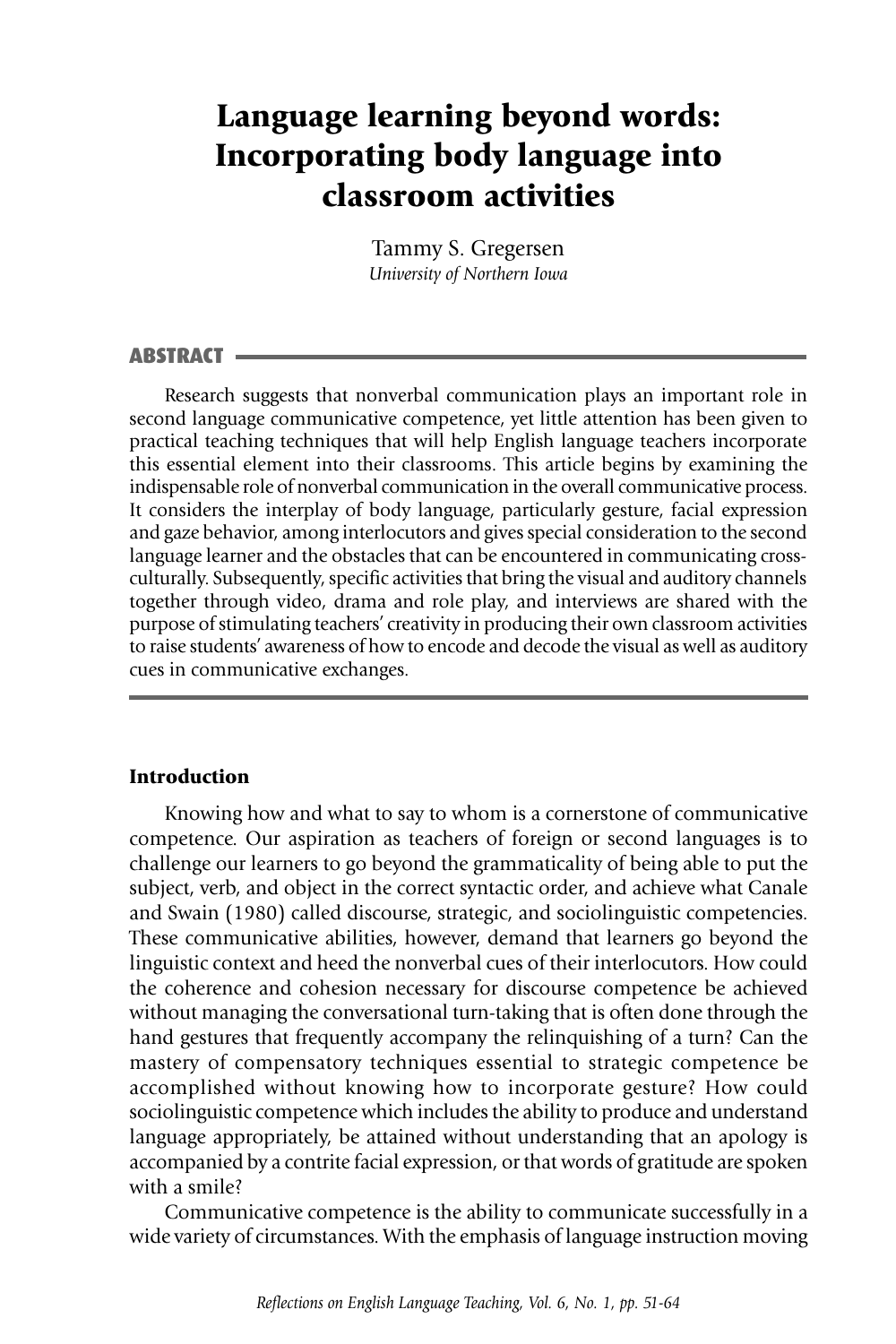from grammatical accuracy and phonological correctness to making oneself understood, we need to take a closer look at all of the resources at our disposal that enhance mutual intelligibility. Kinesics, or the way gesture, facial expression and gaze behavior is used to communicate messages, is one of those undercapitalized means.

Research suggests that nonverbal behavior plays an important role in the overall communicative process, yet little attention has been given to practical teaching techniques that will help teachers incorporate this essential element into their language classrooms. This article begins by examining the role of nonverbal behavior, particularly kinesic behavior, among interlocutors and gives special consideration to the second language learner. Subsequently, it discusses how teachers can apply this information in their classrooms to enhance the communicative competence of their learners.

We depend heavily on nonverbal communication in our daily lives. A brief look at research calculations supports this. We spend about 70% of our waking time in the presence of others (Perlman & Rook, 1987), but individuals speak for only 10 to 11 minutes a day, each utterance taking about 2.5 seconds (Birdwhistell as cited by Knapp & Hall, 2006). These numbers are testament to the reliance that we have on nonverbal communication to express ourselves and to interpret the unspoken activities of others. The nonverbal channel of communication bears an estimated two thirds of the social meaning load, leaving only one third of all meaning carried via the spoken word (Birdwhistell, 1970). Regardless of the exact numbers concerning how much communication can be attributed to either the verbal or nonverbal channels, few would argue against the notion that nonverbal communication is necessary to effective communication.

Furthermore, if speakers of the same language rely so heavily on nonverbal communication to achieve understanding, one can only imagine its critical role when considering an exchange between second language speakers and their potential language difficulties. According to Singelis (1994, p. 275), "The fact that at least one communicator is working in a second language means the verbal content may not be as clear as it would be in an intracultural interaction. Consequently, the reliance on nonverbal communication may be even greater than normal." Consider the tremendous amount of compensation or communication strategies used by second language (L2) interlocutors as they gesture and use facial expressions to negotiate their interaction.

# **Definition of Nonverbal Communication**

Simply stated, nonverbal communication includes "all communication other than language" (Andersen, 1999, p. 2). Inherent in this definition is that language is solely a human endeavor and that arbitrary symbols are used to convey meaning. DeVito and Hecht (1990, p. 4) describe nonverbal communication as "all of the messages other than words that people exchange." In this definition, messages are seen as symbolic and therefore their use is intentional. For example, if a language learner extends his arm above his head in a stretching motion to relieve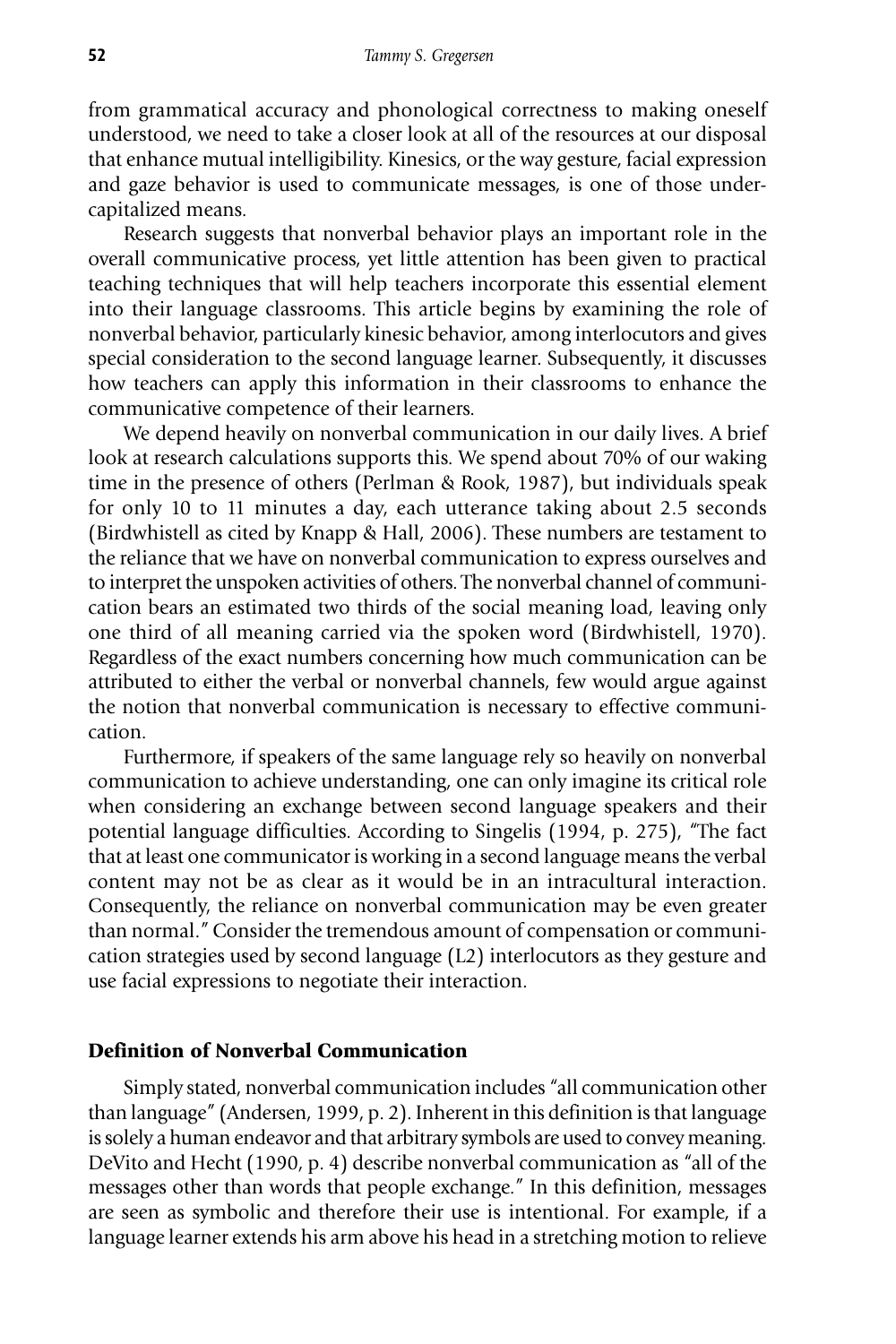himself of a muscle cramp, this behavior was not intended as communication; however, if this same motion is done to signal his desire to answer a question in class, the movement symbolizes his willingness to volunteer, and would thus be considered nonverbal communication. That is to say, not all behavior leads to communication. The second element of this definition involves "other than words" messages, meaning that nonlinguistic codes such as body language, facial expression, prosodic vocal features, time, touch, space, physical appearance, and environment are used to communicate meaning. Finally, this definition limits nonverbal communication to that which involves an exchange between people, thus eliminating any messages transmitted between animals or *intra*personal communication that occurs when an individual has a thought or "talks" to himself/herself.

This distinction between what is verbal and nonverbal, however, is only in definition. When we communicate, we do not separate the meaning into channels. The verbal and nonverbal messages interact and become integrated into one communicative event (DeVito & Hecht, 1990). For example, when I correct Angelina's error in my ESL class, she will not separate my smile and encouraging voice from my words, "Did you mean to say, 'I walk to school' or 'I walks to school?'" Voice, smile, and words act in harmony to create an overall positive impression.

According to Arndt and Janney (1987, p. 92), "the idea that there are clear boundaries between verbal and nonverbal communication and that it is possible to distinguish sharply between linguistic and nonlinguistic features of conversational events is rooted more in our own logical and methodological assumptions than in the psychological realities of face-to-face communication." They suggest that people create meaning from the entirety of the communicative event, including the verbal, paraverbal and body language, rather than adding them up as isolated signs. The verbal modality, therefore, is only one means of human expression used in face-to-face conversation at any given moment.

Knapp and Hall (2006) discuss several ways that nonverbal messages function in conjunction with the verbal ones. Nonverbal behavior substitutes, complements, accents, regulates, and contradicts the spoken message. Substitution of a nonverbal message occurs when we use a nonverbal cue instead of a verbal one as when a language teacher gives the thumbs up signal to a student for using the correct verb tense. A nonverbal message complements the spoken word when it completes or supplements it as is the case when the words, "good job" are accompanied by the teacher's smile in praising students' group work. Accenting occurs when the speaker stresses a specific word in the message. An emphasis on the word, *small* in the sentence, "Please put yourselves into *small* groups for the next language activity," indicates to the learners that less than four or five students per group is indicated. Nonverbal messages also regulate conversational flow as is the case with the teacher who nods her head as a student is speaking to encourage more talk, or the learner who is working in a group and who leans forward and inhales, signaling that he would like his turn to speak. Lastly, nonverbal cues contradict spoken messages when the verbal and nonverbal interpretations of the message are at odds with each other, as exemplified by the language learner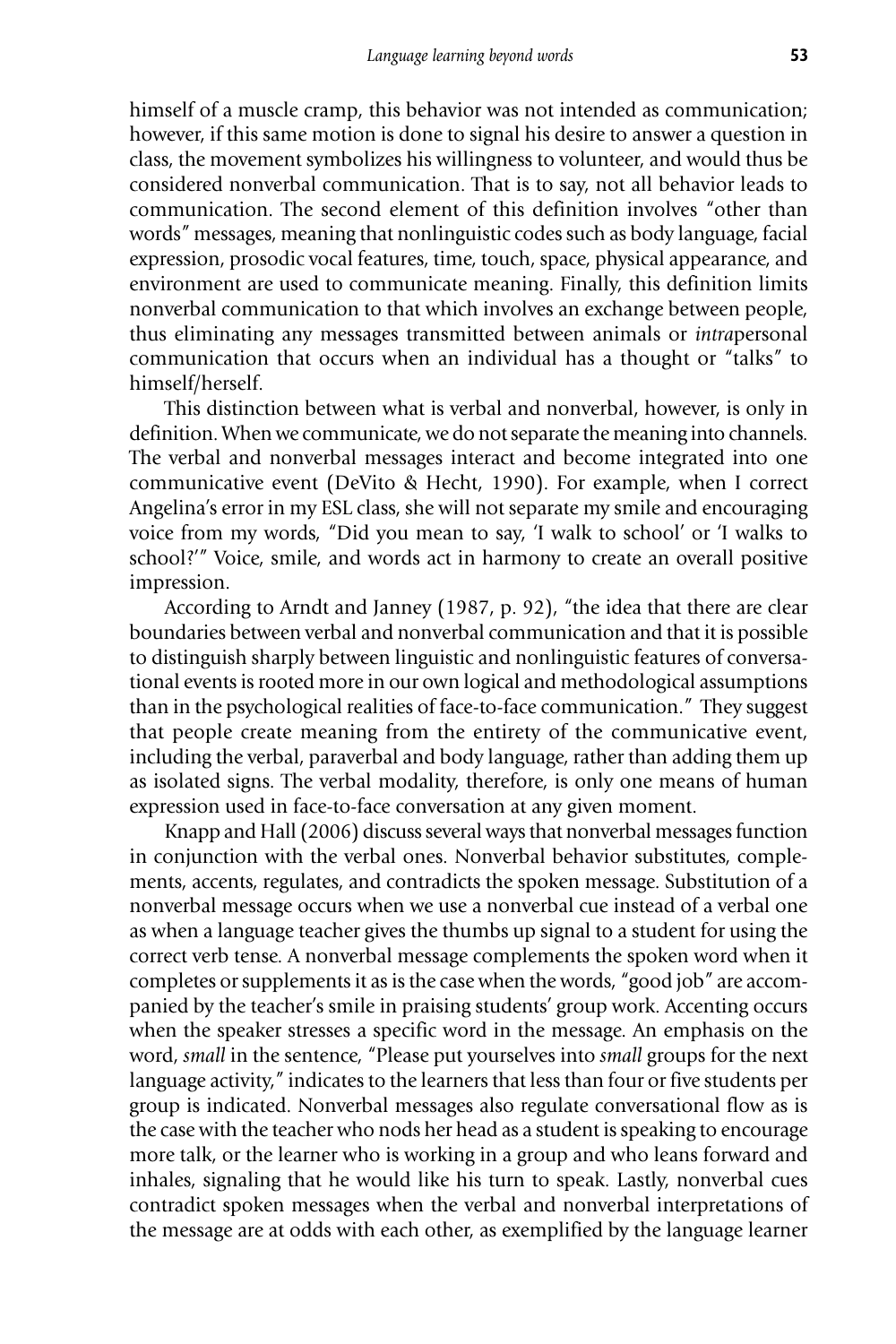who says, "I love grammar, Dr. Gregersen!" but whose voice makes me believe it is the last thing they would want to be spending their time on.

To exemplify the importance of the nonverbal channel on the correct interpretation of a verbal message, consider the second language learners who complain about their inability to successfully communicate by telephone. Imagine the language learner on the telephone who does not have the benefit of seeing her telephone interlocutor's furrowed brow complementing his words as he verbally exclaims, "Why did you miss our study session!" Nor does she have the opportunity to see her interlocutor accentuate his message by having his index finger pointing outward rhythmically moving to the beat of his words. When the English language learner tries to explain, she cannot see that her interlocutor has raised his two hands in front of his body to regulate the conversation, so she proceeds anyway. In his consternation, the telephone interlocutor substitutes his desired words with head nodding in disagreement. The conversation ends with the young man rolling his eyes, thus contradicting his spoken message which was sarcastically spoken, "Oh, that's just fine." In this short telephone interlude, the nonverbal functions of complementing, accenting, regulating, substituting and contradicting verbal messages were all evidenced, but lost on the English language learner on the other end of the line; she walked away thinking everything was fine.

### **Gestures**

There are four types of gestures important for effective communication: illustrators, regulators, emblems, and affect displays (Ekman & Friesen, 1969). Those behaviors that complement or accentuate the verbal message are called *illustrators* (see Figure 1)*.* For most individuals, these are the natural hand and body gestures that accompany speech, such as gesturing, smiling, frowning, or pointing to illustrate a point. These nonverbal cues convey the same meaning as the verbal message, and either complete or supplement it. For an English language learner, these greatly aid in understanding a speaker's message as they supply extra context clues for determining the meaning of an utterance. When asking for directions to a particular location, the speaker will most likely point in the appropriate direction as the verbal message is communicated. For example, Juanita may not know the meaning of "straight down the hall," but close observation of her interlocutor's illustrator gesture would send her in the correct direction.

Body language cues that serve to control turn-taking and other procedural aspects of interpersonal communication are called *regulators* (see Figure 2)*.* As turn-taking is one of the fundamental organizations of conversation and interaction patterns, it plays a key role in the process through which participants interpret each others' meanings and intentions. A practical requisite of every conversation is the determination of who speaks when, and this is usually done unconsciously and quite smoothly because of regulators like the termination of a gesture, changes in gaze direction, or the speakers' looking way from the hearer as an utterance ends (Duncan, 1972, 1974). Turn-taking in conversations is guided by transition signals. The signals that end an L1 English speaker's contribution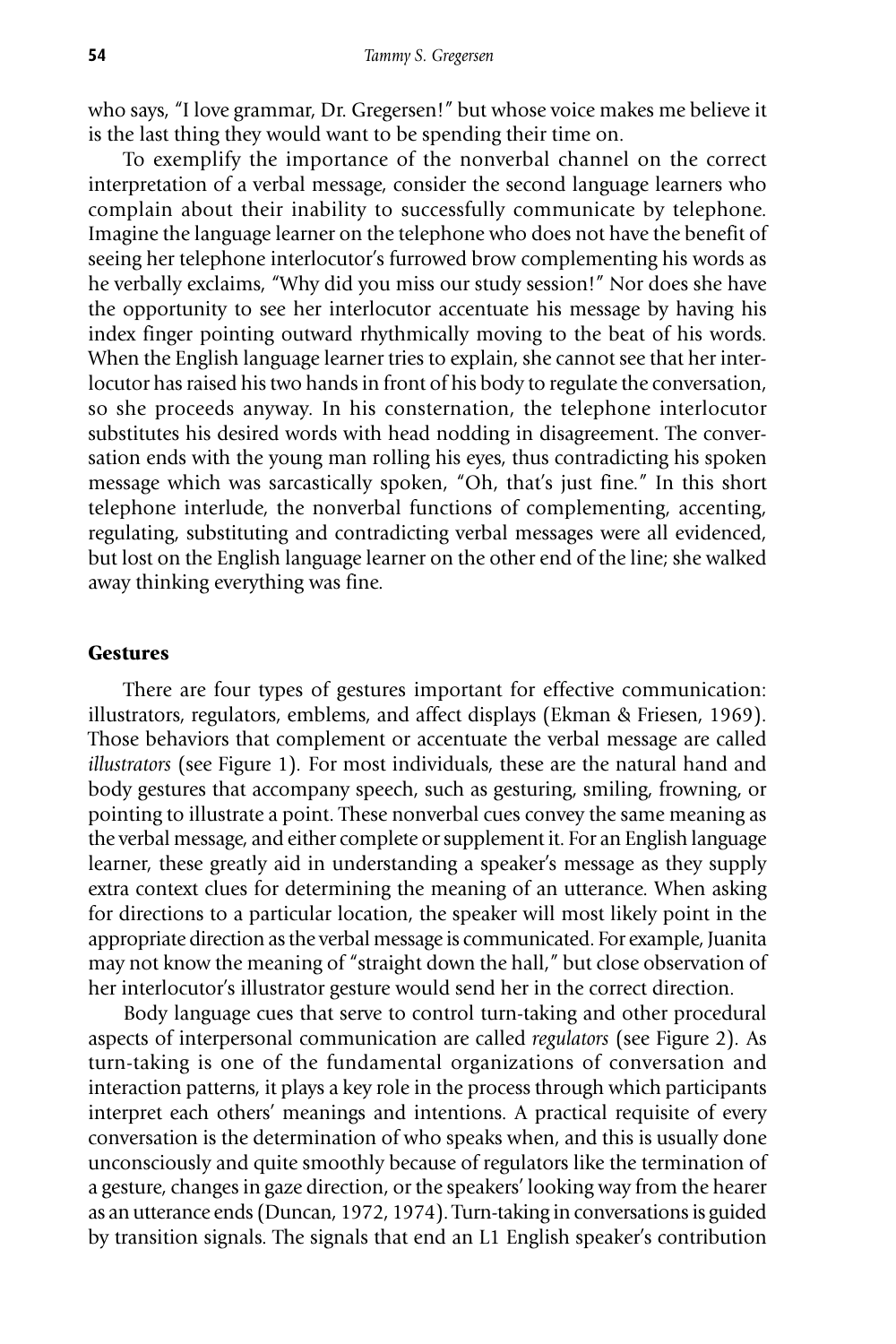



Figure 3 Emblems



Figure 2 Regulators







might not be recognized by non-native speakers which may result in unwanted interruptions in communication and confusion among language learners, thus affecting their participation in a conversation.

*Emblems* (see Figure 3) are nonverbal behaviors that can be translated into words and that are used intentionally to transmit a message. Because these gestures can substitute words, their meaning is widely understood within a culture. The meaning of these emblems, however, can be quite different in another country. English language learners must learn the meaning of the emblems just as surely as they learn the new vocabulary of spoken English. The sideways movement of the head by an Australian indicating a negative response would need to be relearned by the Turkish English language learner who previously believed that that head movement meant *yes*!

Finally, *affect displays* (see Figure 4) are another type of body language necessary for language learners to process*.* These are behaviors that express emotion. Most commonly, these displays are communicated through facial expression, like smiling, laughing or crying. Posture is also a conduit through which emotion can be communicated. The norms for expressing emotion differ among cultures. Russian students studying in the U.S. often complain that their professors smile too much, and professors teaching Russian students sometimes believe that their Russian students do not enjoy their classes! Miscommunication of emotional states can result when affect displays (or lack thereof) are not understood in cross-cultural interactions.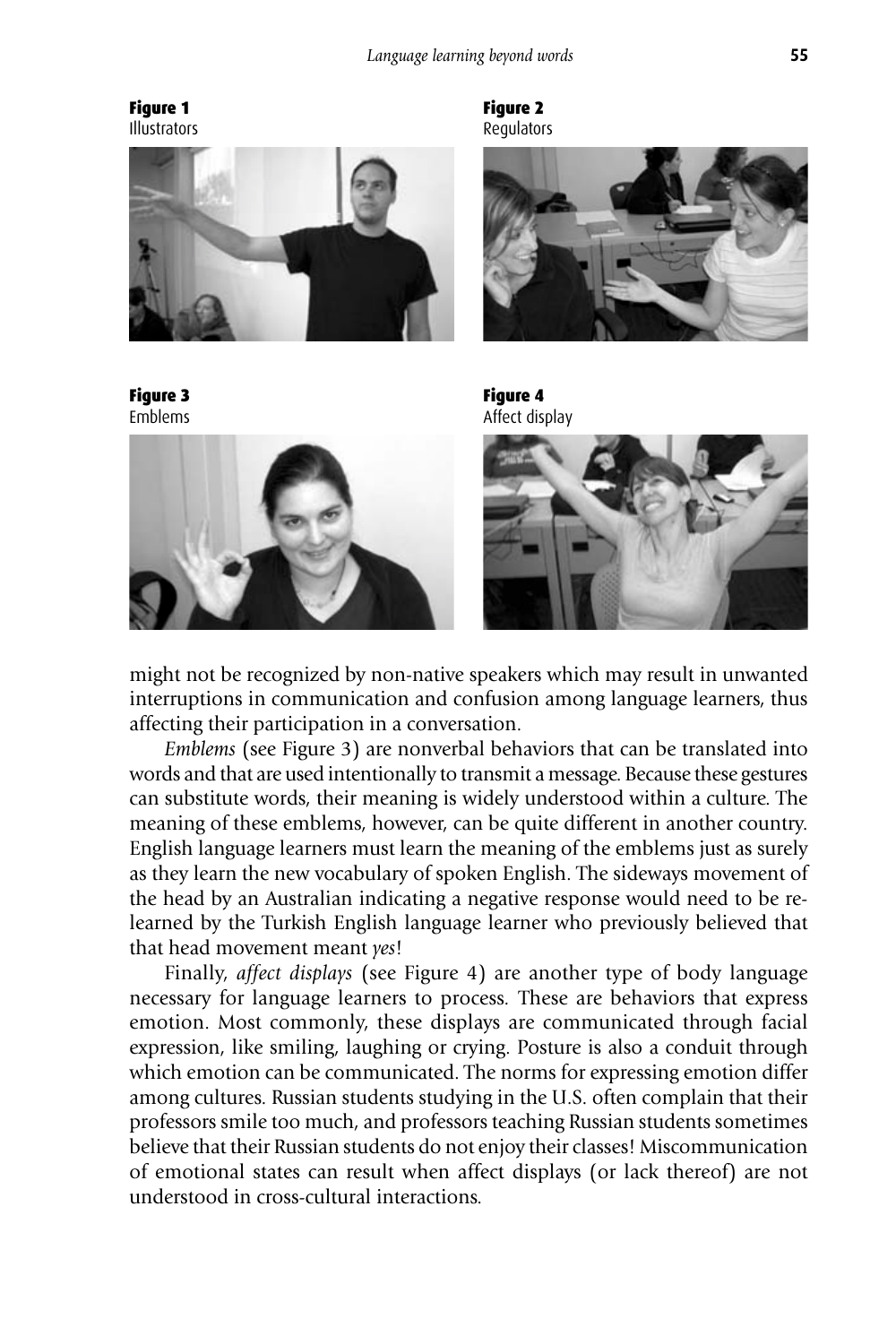# **Facial expression**

Facial expressions are also a form of kinesics used to nonverbally transmit messages. According to Knapp and Hall (2006, p. 260),

The face is rich in communicative potential. It is the primary site for communication of emotional states, it reflects interpersonal attitudes; it provides nonverbal feedback on the comments of others; and some scholars say it is the primary source of information next to human speech. For these reasons, and because of the face's visibility, we pay a great deal of attention to the messages we receive from the faces of others.

The face is a primary means of managing interaction, complementing a response, and replacing speech. Through facial expression, we can open and close channels of communication. For example, in turn-taking, interlocutors will open their mouths in anticipation of their words, signaling readiness (see Figure 5). Smiles and flashes of the brow are used in greetings (see Figure 6), and although the smile is usually perceived in the communication of happiness, it is also associated with signaling attentiveness and involvement in the conversation, similar to the head nod, facilitating and encouraging the interlocutor to continue. The face also complements or qualifies a message. When as a speaker or a listener we want to emphasize, diminish or support the spoken word, a flick of the eyebrow or the lips curling into a smile may temper an otherwise negative message (see Figure 7). In terms of replacing speech, the face can function similarly to the emblem gesture where there is a general understanding of what the display means. The conspiratorial wink of the eye (see Figure 8), the wrinkling of the nose in disgust, or the eyebrows meeting in the middle communicating "what?" (see Figure 9) are all facial displays that replace a spoken word and will usually be interpreted consistently and correctly (Knapp & Hall, 2006).

Although the examples just given may have some cultural variation, Ekman and Friesen (1975) created a list of six emotions that they contend are innate and universal. That is to say, no matter where one travels on the planet, these six emotions will be expressed and interpreted in a consistent way. They include happiness, sadness, fear, anger, disgust, and surprise (see Figures 10-15). Research with blind children has demonstrated that the same facial expressions are used to communicate the same emotions as sighted children, thus supporting the notion that these six basic expressions are not learned, but part of an innate

Figure 5

Signals readiness



Figure 6 Smiles and flashes used in greetings

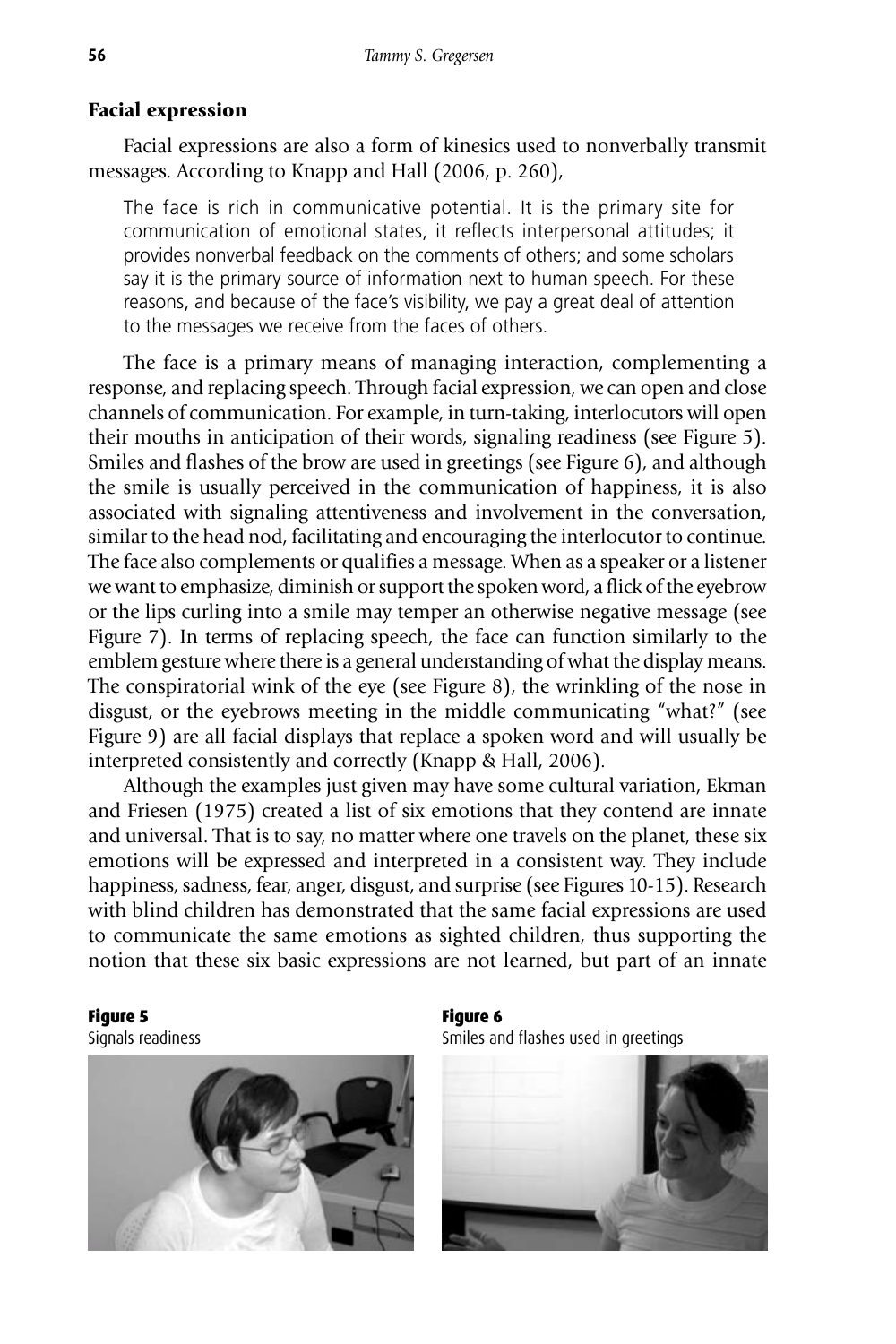Figure 7 Smiles temper a negative message



Figure 9

Eyebrows meet to communicate confusion



Figure 11 Sadness

Figure 13





Anger

Figure 8 Conspiratorial wink



Figure 10 Happiness







Figure 14 Disgust

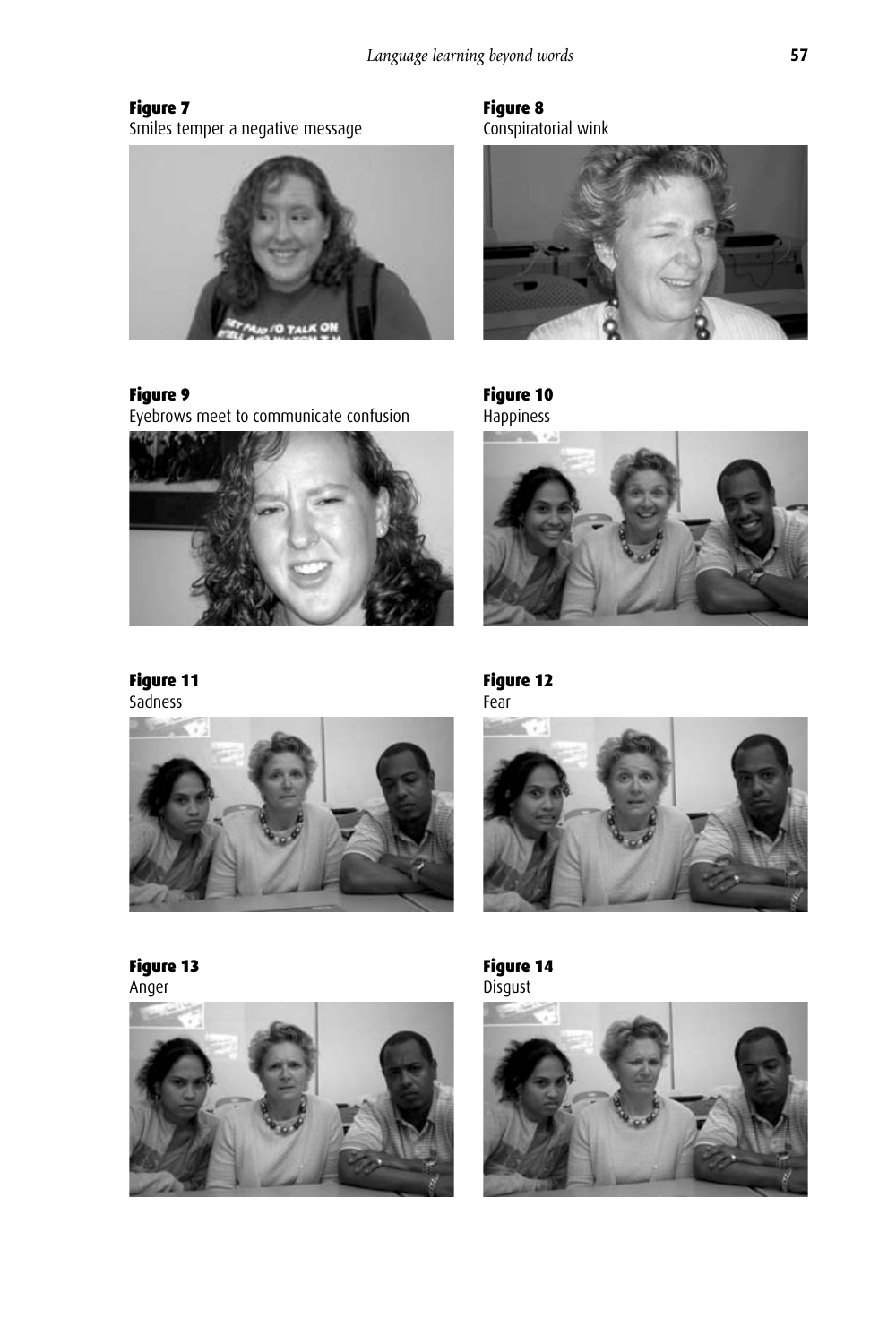# Figure 15

Surprised



Figure 17 Face intensifies emotion



Figure 16 Face simulates emotion



Figure 18 Face neutralizes emotion



communication system (Eibl-Eibesfeldt, 1972). Initial interest in the communication of emotion through facial expression, its universality and its innateness began with Charles Darwin who in 1872, published his book, *The Expression of Emotions in Man and Animals.* In it, he made a case for his evolutionary ideas, positing that the ability to communicate nonverbally had followed an evolutionary process similar to that of the brain and body in humankind.

What are culture specific, however, are the learned "display rules" that govern when and how emotional displays are considered socially and situationally appropriate. Every culture has different norms that dictate how much emotion can be displayed under certain circumstances. Individuals manage their facial emotions through simulation, intensification, neutralization, de-intensification, and masking (Ekman, 1978). For example, the language learner who *simulates* facial affect (see Figure 16), or shows feelings when he really has none, is seen in David, who is really quite ambivalent about the fieldtrip to the supermarket, but who feigns happiness at the prospect in order to not let his enthusiastic language teacher down. The language learner who *intensifies* (see Figure 17) his facial expression, or wants to appear as having more feelings than he really does, is content with his classmate's oral performance but smiles from ear to ear as he wildly applauds in order to really encourage his friend. The *neutralizer* (see Figure 18), or the individual who demonstrates feeling when in reality nothing is felt, can be seen in Marco who stands stoically stone-faced in front of his teacher not wanting to reveal his surprised, innermost joy at having received an A, because he wants to give the impression that he had expected it all along. *De-intensification* (see Figure 19) of emotion, or giving the appearance of feeling less than what is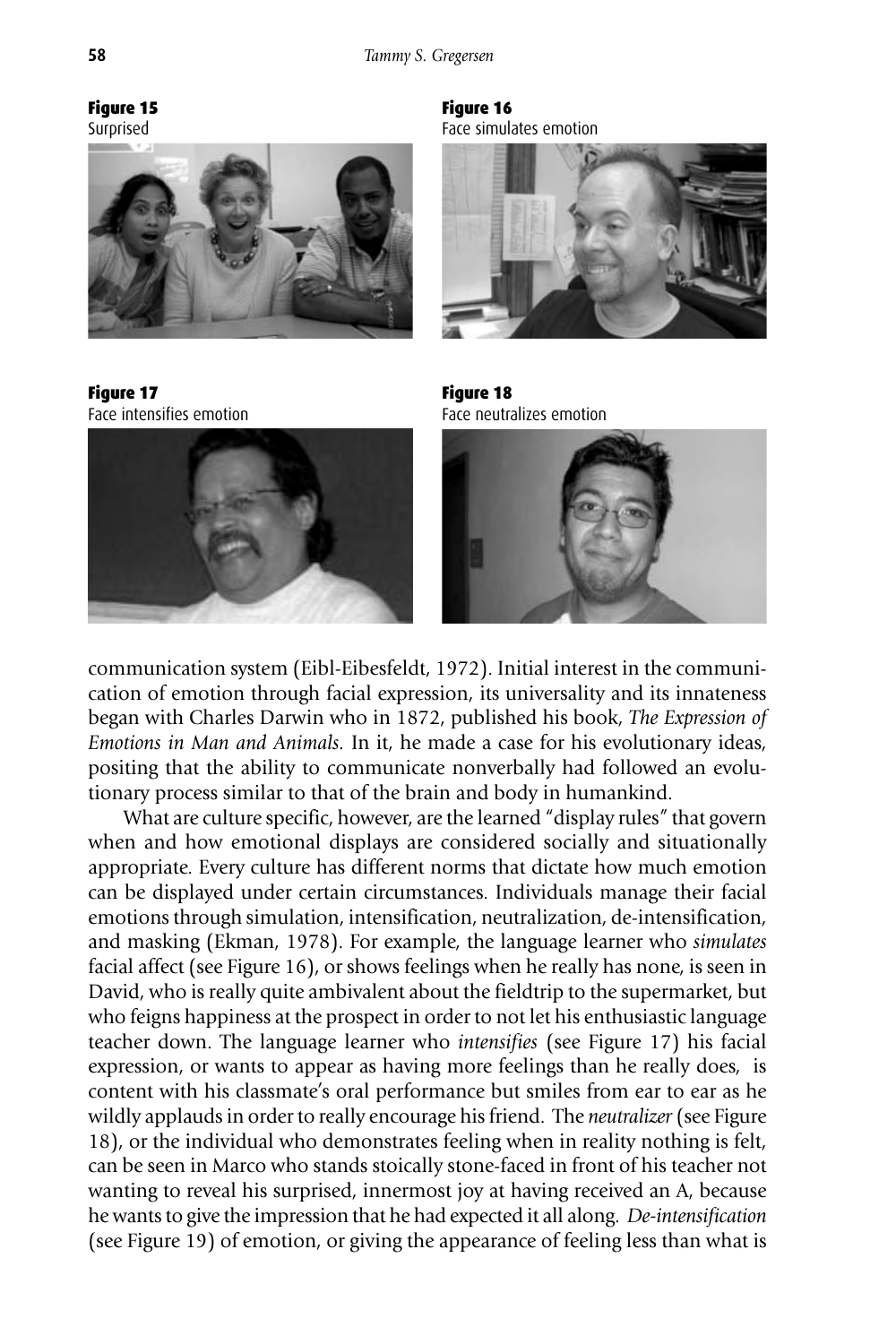Figure 19 Face de-intensifies emotion



Figure 20 Face masks emotion



real, is exemplified by Olga's half smile. She really wanted to leap for joy at having heard she had just won \$2,000 as the recipient of the Modern Language Department Graduate Student Award of Excellence. Finally, those individuals who *mask* (see Figure 20) their emotions are those who cover a feeling by expressing another. This display rule is accomplished by Emma who thought that she would win the award, and is actually quite angry, but instead of her face communicating her discontent, she smiles broadly and congratulates her classmate. Although not innate, these display rules are learned early in childhood and are defined differently by individual cultures (Andersen, 1999).

# **Gaze behavior**

"Eyes are the window to the soul." This may be one of the reasons why interlocutors focus so much of their attention on the eyes during interaction. Another reason may lie in the highly expressive nature of the eyes, which send and receive a plethora of message during a face to face conversation. Eye behavior has a higher probability of being noticed than any other bodily movements, so it is a much more prominent interaction signal. Through the use of our eyes, we can control interactions, elicit the attention of others, and show an interest (or lack thereof) in the information being communicated by our interlocutor (Richmond & McCroskey, 2000). Communications researchers make a distinction between eye contact (or mutual gaze), which occurs when both people involved in a conversation look into each others' eyes and gazing, which occurs anytime when an individual looks at another (Andersen, 1990).

Knapp and Hall (2006) define five functions of gazing: Regulating the flow of conversation, monitoring feedback, reflecting cognitive activity, expressing emotion, and communicating the nature of interpersonal relationship. Like all of the other kinesic behavior already discussed, all of the functions of gazing behavior contextualize the verbal message and aid in understanding the spoken word.

First of all, the flow of conversation is regulated through visual contact in two ways: it indicates that the interlocutors are open to communication, and it manages turn-taking by sending and receiving signals. Individuals who seek visual contact with another are signaling that they want to engage in communication, and those who obviously avoid eye contact are sending the opposite message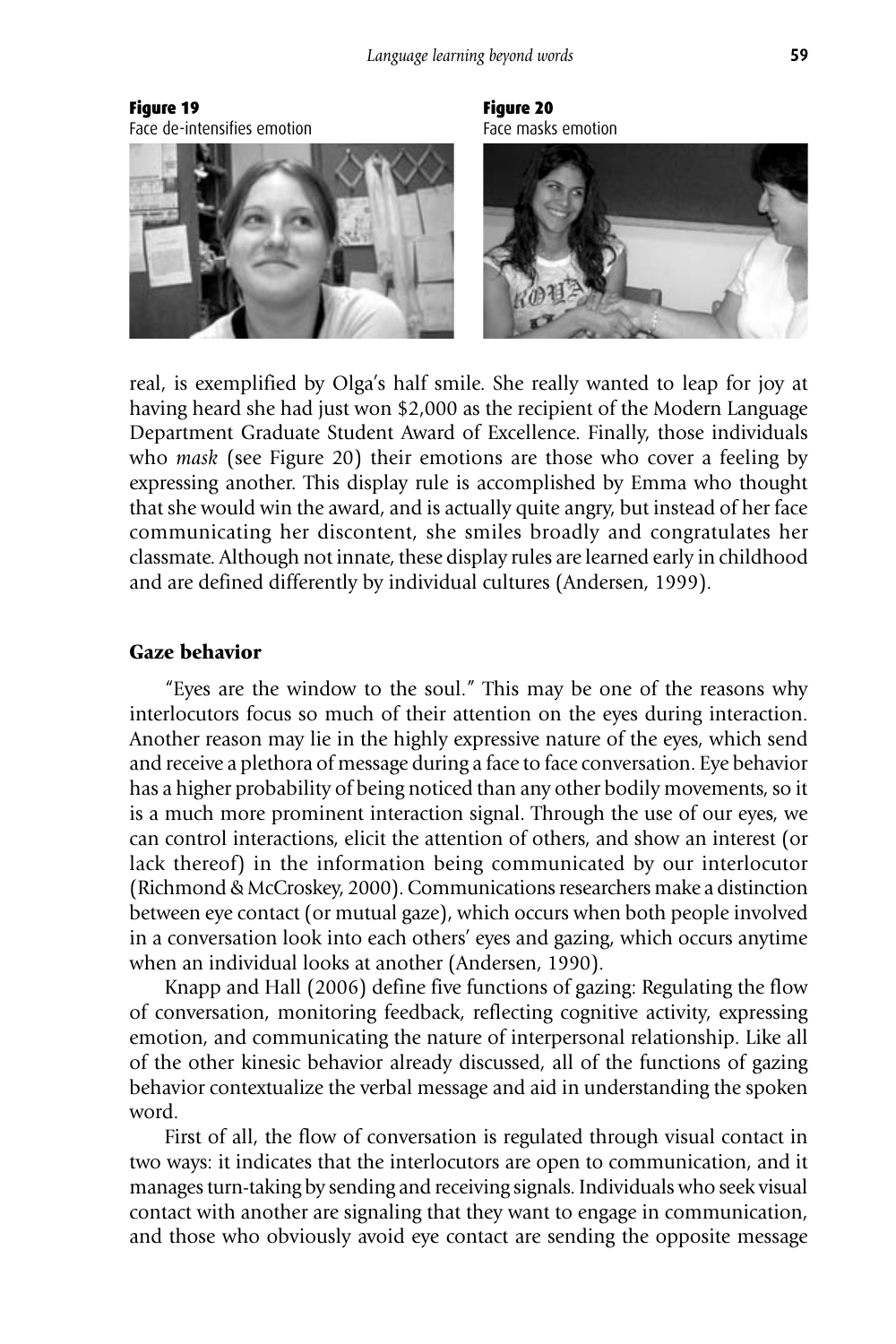(Knapp & Hall, 2006). Most teachers and learners are familiar with the classroom episodes where students who do not want to answer will look everywhere BUT at the teacher, and those who do want to volunteer a response are eagerly trying to catch the teacher's eye.

In terms of turn-taking, listeners look more at their interlocutors than speakers do. One reason for this may be that, by looking away, speakers will improve their concentration on their verbal messages, allowing them to focus on constructing utterances that are more comprehensible. Speakers who do not want to give up their turn considerably reduce eye contact with their listener; whereas, listeners who want the speaker to continue usually seek greater visual connection. When speakers are willing to yield their turns, they usually indicate this by turning their head toward their interactant and increasing eye contact. Listeners requesting a turn will usually move their heads away from the speaker and reduce the visual connection (Richmond & McCroskey, 2000). Miscues in turn-taking among interactants with differing L1 languages and cultures often results in frustration, with one individual thinking that conversational overlap is rude, and the other believing that there is no interest on the part of his companion to participate in the conversation.

Another function of gaze behavior is monitoring feedback. When speakers gaze in the direction of their listeners, they are seeking visual confirmation that the person is actually listening, as well as try to get feedback on what is being said. In many cultures, listeners who do not make eye contact with their interlocutor will be perceived by their conversation partner as not being attentive (Knapp & Hall, 2006). Language learners who are not familiar with the cultural codes of eye behavior in Western countries and divert their gaze for other reasons dictated by their L1 culture (such as showing respect for authority, for example) may find themselves sending the wrong message both in the classroom and outside that they do not want to participate in a conversation.

Eye contact also signals cognitive activity. When one of the interactants looks away during a conversation, it may be due to complex information processing (Andersen, 1999). There is a shift in attention from the external conversation to internal cognition (Knapp & Hall, 2006). Conjugate Lateral Eye Movements (CLEM) are movements of the eye to the right and left and often accompany cognitive processing. These movements are intensified when individuals must think or reflect, and a question posed to the speaker may cause an involuntary shift (McCroskey & Richmond, 2000).

Expressing emotion is another function of eye behavior. Since individuals have less control over the eyes than other parts of the face, the eyes will more accurately reflect what people are truly feeling (McCroskey & Richmond, 2000). As the eyes are a primary communicator of emotion and are considered as the most genuine expression of feelings, particular attention must be given to the eye behavior of language learners. Consider the language learner whose foreign language anxiety is impeding progress in language acquisition. Gregersen (2005) proposed that the nonverbal behavior of high anxious and low anxious foreign language learners differed and that those learners suffering from foreign language anxiety maintained less eye contact with the teacher.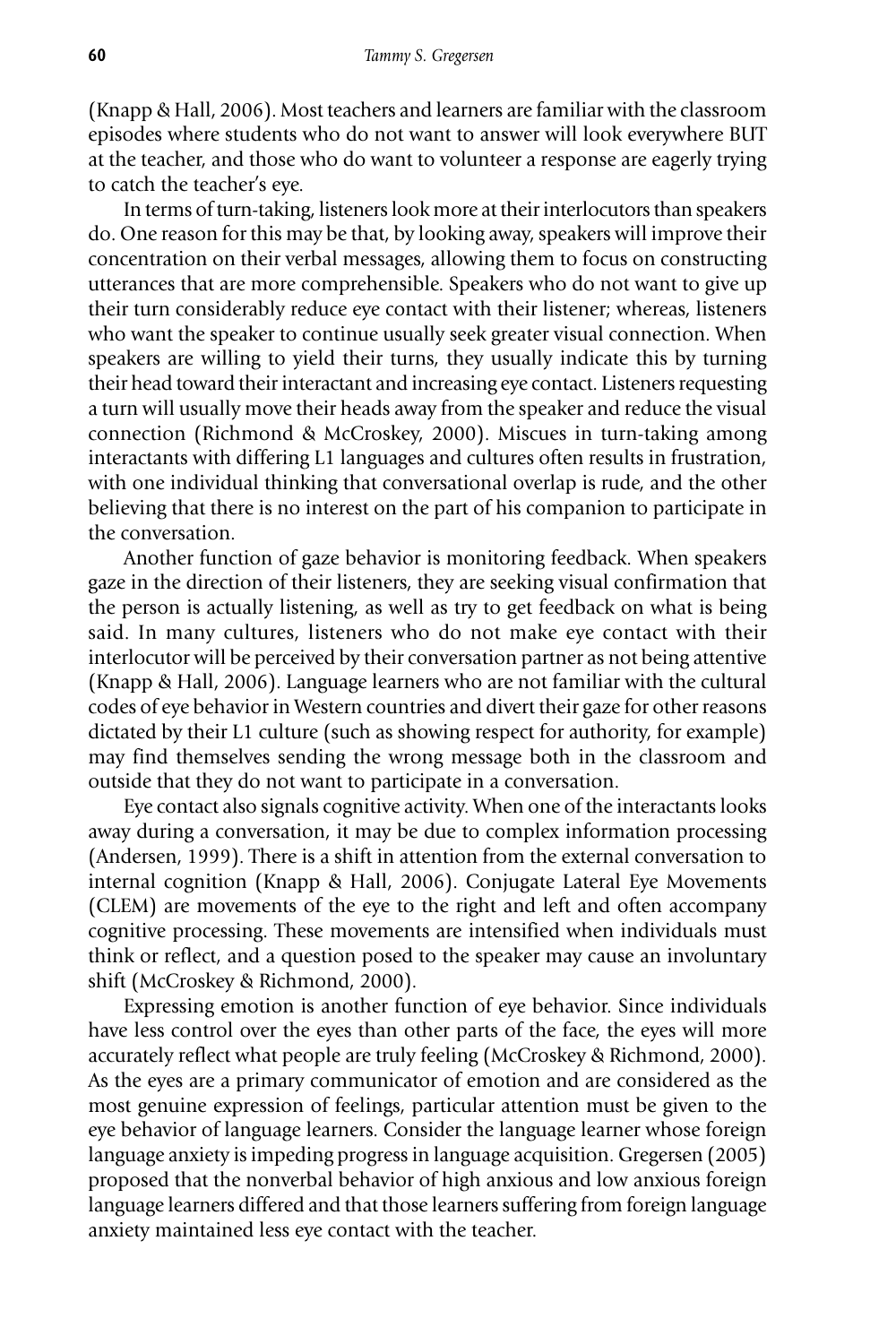Lastly, eye behavior communicates the nature of the interpersonal relationship shared by the interlocutors. The status of the individuals participating in the conversation is an important variable. Whether male or female, people of higher status will usually have more eye contact directed at them than vice versa. This may be due to the person of lower status wanting to demonstrate their respect for the higher status person, or it may indicate that the high status person does not feel the need to monitor the feedback of the lower status person as much as the low status person does. Status can be defined by continuums containing categories such as younger/older, teacher/student, boss/subordinate, and parent/ child, among others. How much we look at another person may also be an indicator of how much we like them. Another interpersonal indicator dictated by eye behavior considers that people who like each other tend to engage in longer stretches of eye contact than those who do not (Richmond & McCroskey, 2000). Eye behavior is frequently culture-specific, and therefore what is perceived as appropriate in one culture does not hold true for all of them. For example, eye contact is expected in North American culture and signals trust, self-confidence, respect, and that one is paying attention. In the classroom, teachers expect students to be looking directly at them and maintain their gaze while asking or answering questions. This same behavior is a sign of disrespect in some Asian cultures, and many North American teachers who are unaware of such Asian cultural norms may inadvertently accuse their learners of not paying attention, lacking trustworthiness, or having issues with their self-confidence.

Gesture, facial expression, and gaze behavior all work together with words to create meaning, both in encoding and decoding messages. When activities and interaction in the ESL classroom are devoid of the information that can be derived from kinesic behavior (as evidenced by the increasingly common practice of using audio-taped materials and multimedia software), a reduction in the quality of communication may result (Kellerman, 1992). The following section of this study suggests different techniques that language teachers can use to make the communicative process more authentic by including the visual as well as auditory channels in classroom activities, and also by raising the learners' awareness to the importance of noticing the kinesic behavior of their interlocutors.

# **Pedagogical Implications**

Reasons abound for including visually supported spoken messages in the ESL classroom. As opposed to information communicated through auditoryonly channels, kinesic behavior can reduce the ambiguity in spoken language, facilitate communication by increasing the redundancy within the message, and reduce the fatigue experienced by listeners who do not have the benefit of using all the sensory channels (Kellerman, 1992). Communicative competence is limited when learners are deprived of all the authentic input, both visual and auditory, that works in tandem to achieve such competence (Pennycook, 1985). Thus, teachers may want to reconsider the use of materials such as audiocassettes and non-visual multi-media that limit the learners' ability to rely on visual sensory input, and to provide opportunities for learners to increase their awareness of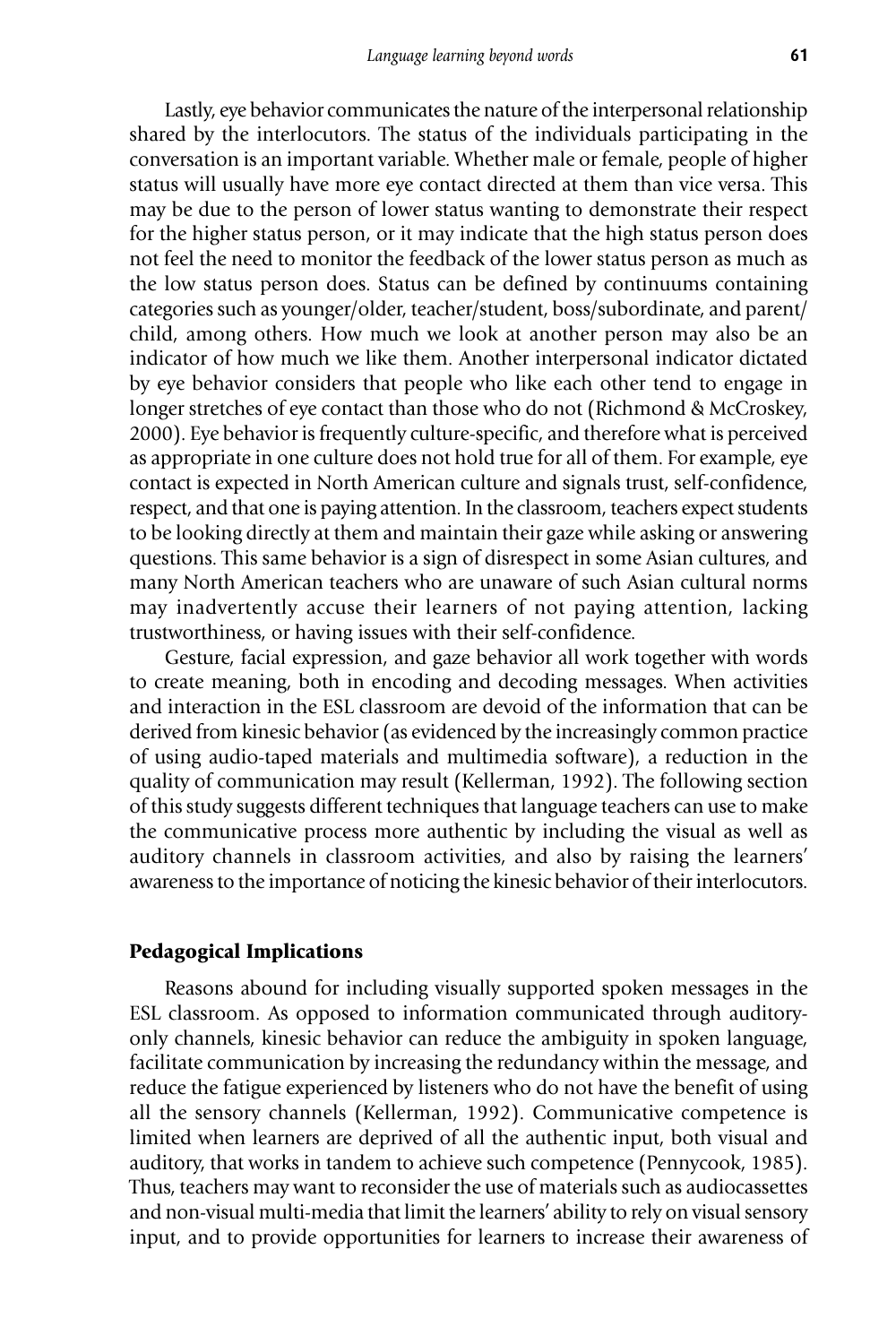the appropriate use of nonverbal communication. The end result would be what Pennycook (1985) referred to as being "bi-kinesic," meaning that the body motions of the language learner would be more closely aligned with the target language, and have less interference from the source language. Essentially, we need to be providing activities where verbal and nonverbal behaviors reinforce each other. Among these are the use of video, drama and role play, and interviews. The few ideas given below are among a multitude of others that have been presented in recent literature and are meant to stimulate other classroom teachers to come up with their own.

# **Video**

Through video, context clues are provided that can stimulate prediction and speculation and the activation of background schemata. It also can enhance clarity and give meaning to an auditory text. Butler-Pascoe and Wiburg (2003) describe a variety of exercises that use videos. They suggest that language learners can be shown an opening scene in an adventure movie. The teacher then would ask the students to predict what might happen after it, with the option of showing the next scene with or without sound. Students would then be asked for further predictions. One group would be shown the video without sound and asked to make a prediction about what might be said, while a second group listens only to the sound and tries to ascertain what images might be passing on the screen. Beyond action videos, other movies might show individuals interacting socially, parents and children relating to one another, and scenes containing arguments, all demonstrating that there are many opportunities via video for observing and analyzing social language. Butler-Pascoe and Wiburg (2003) predict that eventually students would be able to make their own productions to demonstrate social interaction, watching them repeatedly and re-taking some scenes if desired in order to analyze the appropriateness and effectiveness of their messages.

Focusing on phatic communication, students in the following exercise will watch native speakers interacting on a short video in order to focus on aspects of nonverbal communication.

#### **Drama**

Drama activities like the two that follow provide ESL students with a method for both discovery and discussion. In the first activity, students will develop improvisational skills, learn to listen and react in a spontaneous way, as well as to learn new vocabulary in context. To begin, an individual gets into the middle of a circle of other learners and mimes an action. The whole group supports that individual by mirroring the action. When someone in the circle discovers the name for the action, that individual turns to a neighbor and names it. The person in the middle who mimed the action says the action out loud, giving the cue for another volunteer to step in and quickly begin to mime a new action. The game continues until all have taken a turn in the middle (Culham, 2002).

This next drama activity focuses students' attention on the important role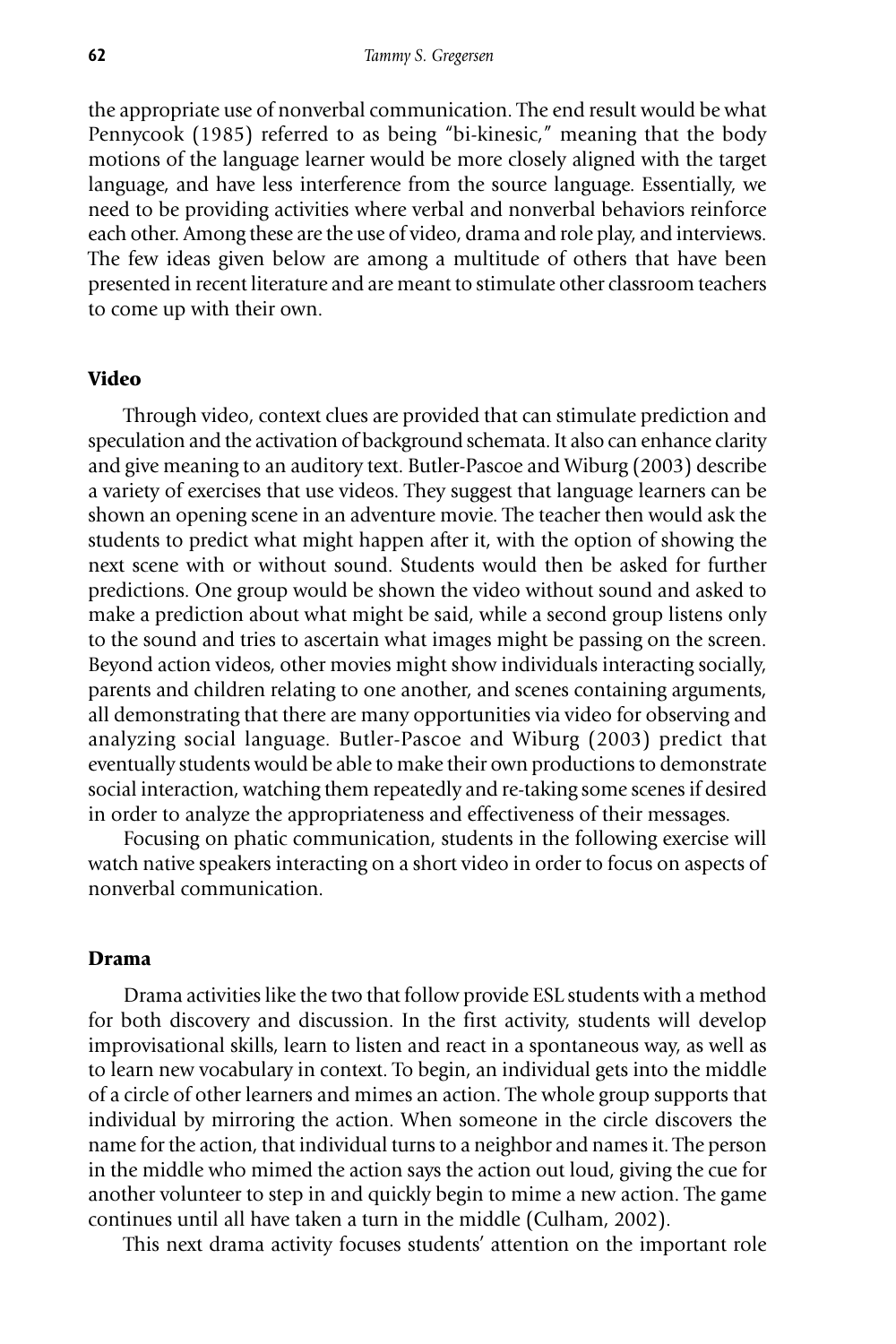that nonverbal behavior plays in the encoding and decoding of emotions. In a multi-cultural classroom, it may also aid in the intercultural understanding of affect display rules concerning when, how, and with whom, certain emotions can be expressed. This activity encourages students to observe one another and interact as a group without necessarily putting on an act. As a group they explore how emotion is displayed, how it influences physical interpretation, and they explore the subtle distinctions among words that express emotion. Students are asked to relate to the expression of emotions and body language. To begin, a volunteer writes an emotion on the board then asks the class to add more related emotions to it. By using movement and facial expression, students explore together the full range and levels of intensity of the listed emotions (Culham, 2002).

# **Interviews**

Interviews are an effective way for students to learn about others in the class and the countries from which they come. In the following exercise, learners will become aware that communication in novel situations with a new language can be ambiguous, often times frustrating, and necessitates new ways of conveying meaning. The first step in this interview is to pair up students and instruct them that they are to find out as much as possible about their partners and their countries, but that they are not allowed to speak. Large pieces of paper and magic markers should be made available to the students with the limitation that they are not allowed to write words or numbers. After 20 minutes, students give information about their partners to the rest of the group, checking to see if they gave and received clear messages. Inaccurate information needs to be clarified. An ensuing feedback discussion will highlight to the learners the important role of nonverbal communication, but also demonstrate how ambiguous it can often be (Gaston, 1984).

# **Conclusion**

While only a few of many teaching ideas stimulating nonverbal awareness were presented here, the purpose was to spark the creativity of other language teachers to create and incorporate activities that do not artificially segregate the auditory and visual channels of the communicative process. By using methods and techniques that raise learners' consciousness about the integral role of body language in speaking and listening in a second or foreign language, we have taken the first step in helping them to become not only bilingual, but bi-kinesic as well.